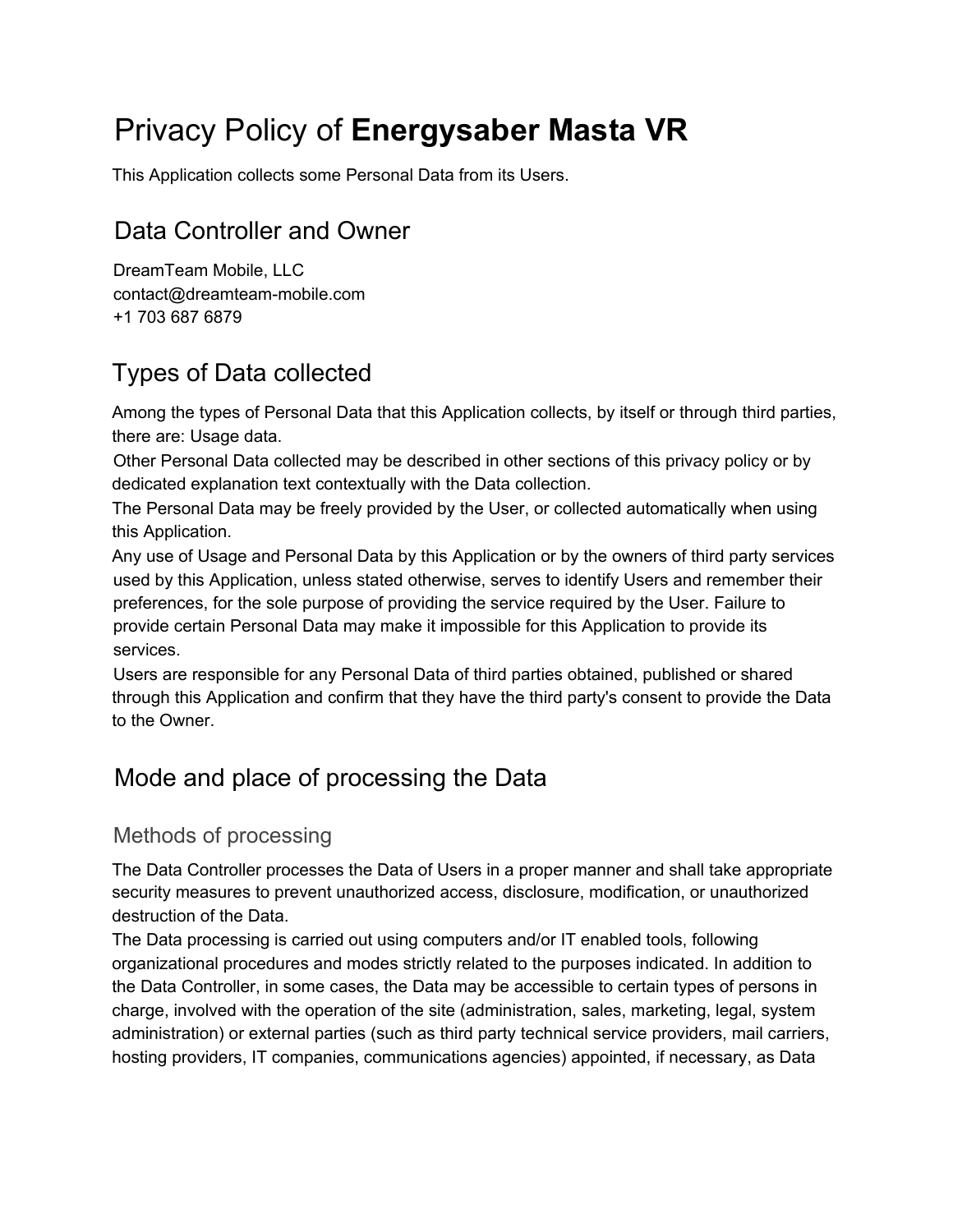Processors by the Owner. The updated list of these parties may be requested from the Data Controller at any time.

### Place

The Data is processed at the Data Controller's operating offices and in any other places where the parties involved with the processing are located. For further information, please contact the Data Controller.

### Retention time

The Data is kept for the time necessary to provide the service requested by the User, or stated by the purposes outlined in this document, and the User can always request that the Data Controller suspend or remove the data.

# The use of the collected Data

The Data concerning the User is collected to allow the Owner to provide its services, as well as for the following purposes: Interaction with external social networks and platforms, Registration and authentication and Access to third party services' accounts.

The Personal Data used for each purpose is outlined in the specific sections of this document.

# Detailed information on the processing of Personal Data

Personal Data is collected for the following purposes and using the following services:

- 1. Access to the Oculus account
	- This service allows this Application to connect with the User's account on Oculus
	- Permissions asked: Username.
	- Place of processing: USA

# Additional information about Data collection and processing

### Legal action

The User's Personal Data may be used for legal purposes by the Data Controller, in Court or in the stages leading to possible legal action arising from improper use of this Application or the related services.

The User declares to be aware that the Data Controller may be required to reveal personal data upon request of public authorities.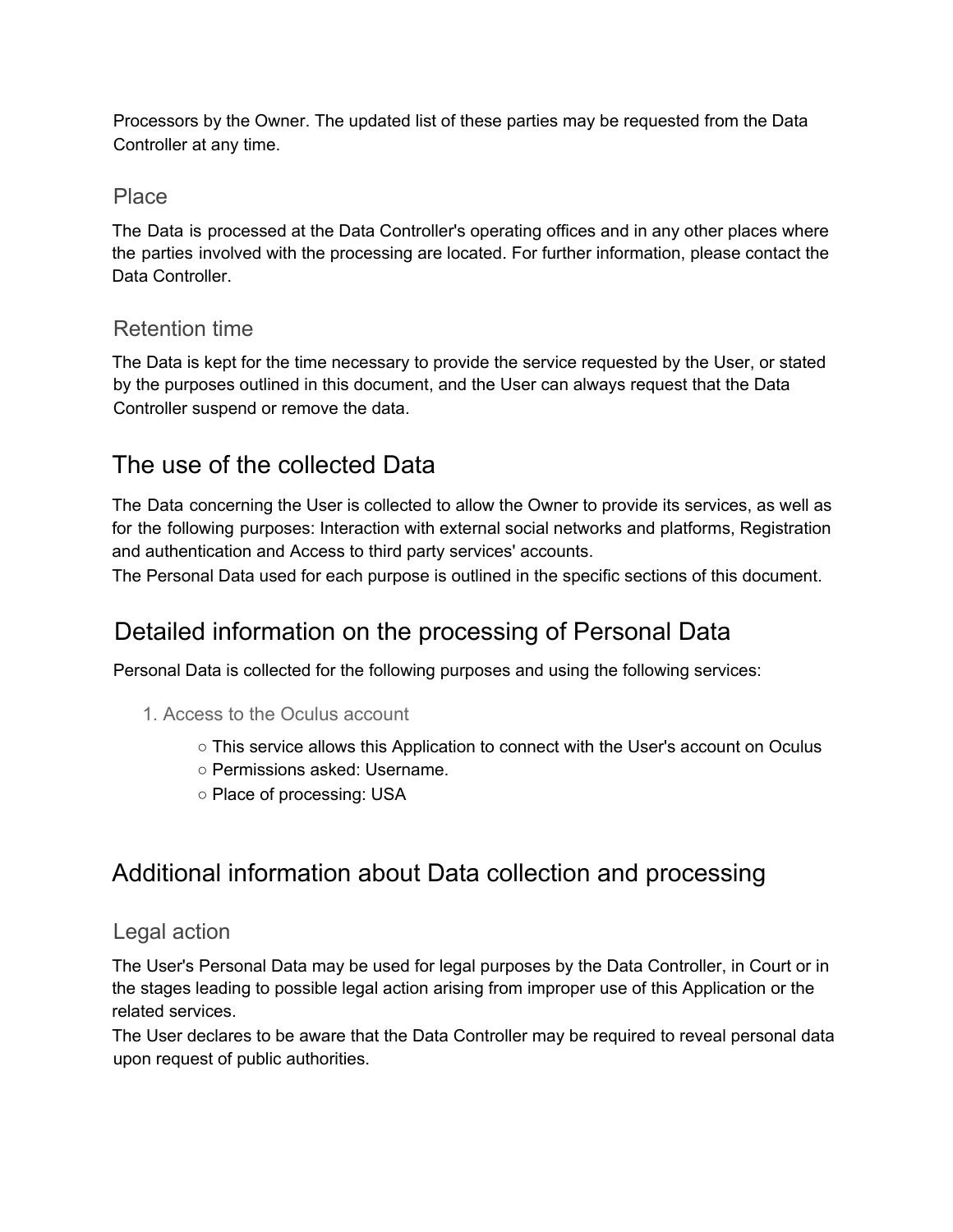### Additional information about User's Personal Data

In addition to the information contained in this privacy policy, this Application may provide the User with additional and contextual information concerning particular services or the collection and processing of Personal Data upon request.

### System Logs and Maintenance

For operation and maintenance purposes, this Application and any third party services may collect files that record interaction with this Application (System Logs) or use for this purpose other Personal Data (such as IP Address).

### Information not contained in this policy

More details concerning the collection or processing of Personal Data may be requested from the Data Controller at any time. Please see the contact information at the beginning of this document.

### The rights of Users

Users have the right, at any time, to know whether their Personal Data has been stored and can consult the Data Controller to learn about their contents and origin, to verify their accuracy or to ask for them to be supplemented, cancelled, updated or corrected, or for their transformation into anonymous format or to block any data held in violation of the law, as well as to oppose their treatment for any and all legitimate reasons. Requests should be sent to the Data Controller at the contact information set out above.

This Application does not support "Do Not Track" requests.

To determine whether any of the third party services it uses honor the "Do Not Track" requests, please read their privacy policies.

### Changes to this privacy policy

The Data Controller reserves the right to make changes to this privacy policy at any time by giving notice to its Users on this page. It is strongly recommended to check this page often, referring to the date of the last modification listed at the bottom. If a User objects to any of the changes to the Policy, the User must cease using this Application and can request that the Data Controller removes the Personal Data. Unless stated otherwise, the then-current privacy policy applies to all Personal Data the Data Controller has about Users.

Definitions and legal references

#### Personal Data (or Data)

Any information regarding a natural person, a legal person, an institution or an association,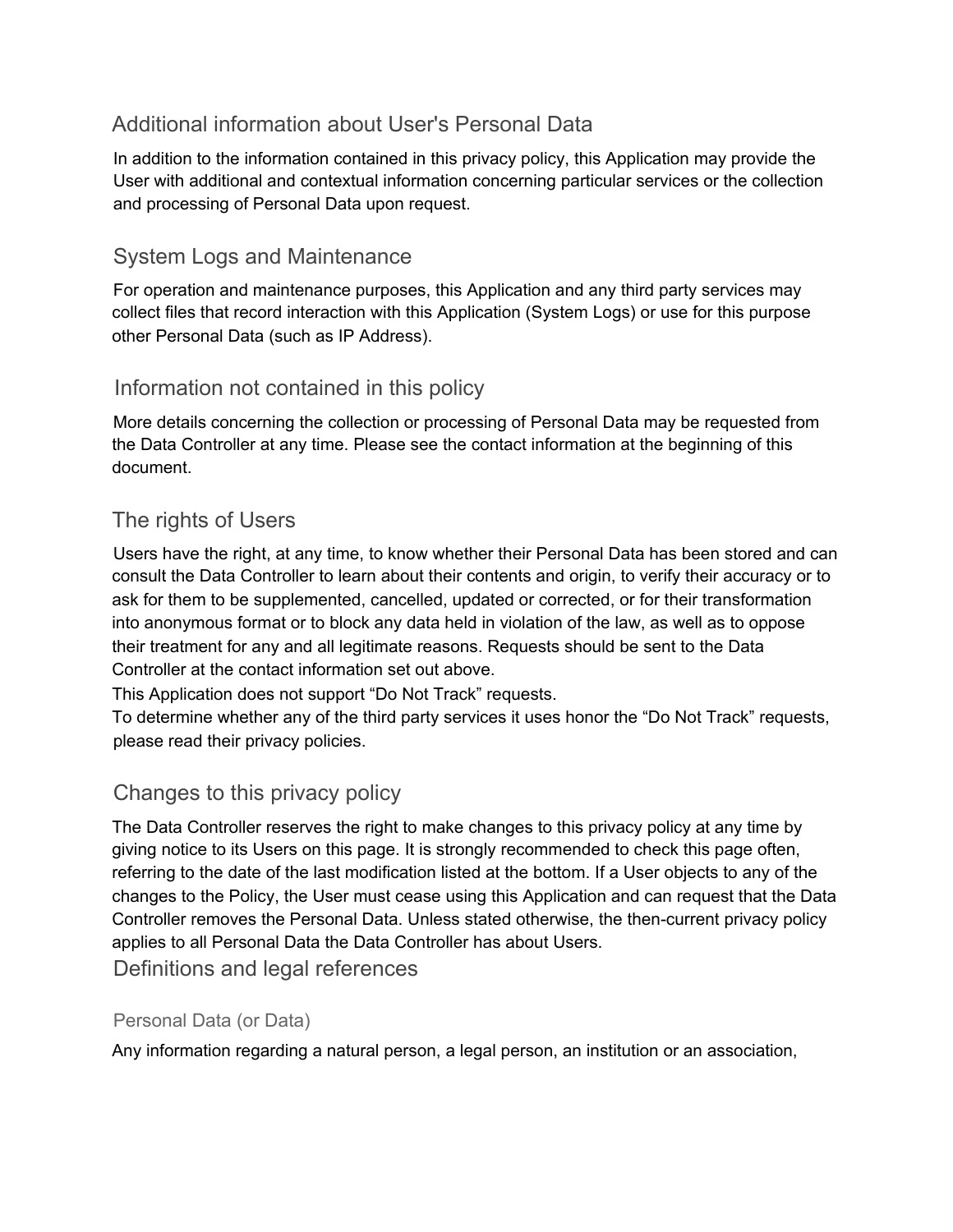which is, or can be, identified, even indirectly, by reference to any other information, including a personal identification number.

#### Usage Data

Information collected automatically from this Application (or third party services employed in this Application), which can include: the IP addresses or domain names of the computers utilized by the Users who use this Application, the URI addresses (Uniform Resource Identifier), the time of the request, the method utilized to submit the request to the server, the size of the file received in response, the numerical code indicating the status of the server's answer (successful outcome, error, etc.), the country of origin, the features of the browser and the operating system utilized by the User, the various time details per visit (e.g., the time spent on each page within the Application) and the details about the path followed within the Application with special reference to the sequence of pages visited, and other parameters about the device operating system and/or the User's IT environment.

#### User

The individual using this Application, which must coincide with or be authorized by the Data Subject, to whom the Personal Data refers.

#### Data Subject

The legal or natural person to whom the Personal Data refers.

#### Data Processor (or Data Supervisor)

The natural person, legal person, public administration or any other body, association or organization authorized by the Data Controller to process the Personal Data in compliance with this privacy policy.

#### Data Controller (or Owner)

The natural person, legal person, public administration or any other body, association or organization with the right, also jointly with another Data Controller, to make decisions regarding the purposes, and the methods of processing of Personal Data and the means used, including the security measures concerning the operation and use of this Application. The Data Controller, unless otherwise specified, is the Owner of this Application.

#### This Application

The software tool by which the Personal Data of the User is collected.

Legal information